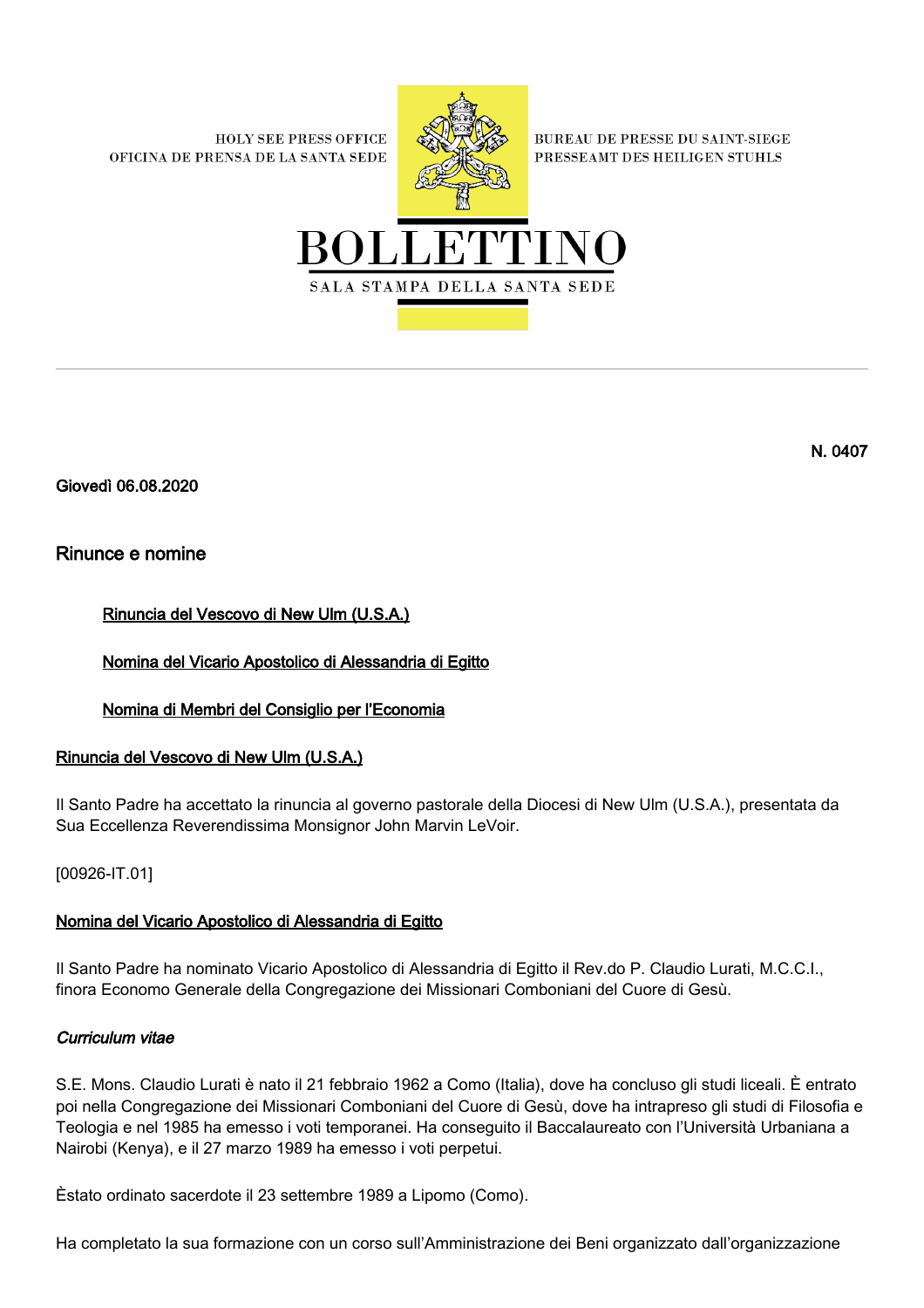intercongregazionale C.N.E.C. Per i primi anni di sacerdozio si è dedicato alla stampa missionaria, mentre nel 1995 è stato inviato nell'attuale Sud-Sudan e da lì in Egitto, dove ha svolto il ministero parrocchiale fino alla nomina a Vice Superiore della Delegazione dei Missionari Comboniani nel 1999, diventandone poi Superiore dal 2002 al 2007. Al presente svolge il compito di Economo Generale della sua Congregazione.

[00927-IT.01]

### Nomina di Membri del Consiglio per l'Economia

Il Santo Padre ha annoverato tra i Membri del Consiglio per l'Economia gli Em.mi Signori Cardinali: Péter Erdő, Arcivescovo di Esztergom-Budapest; Odilo Pedro Scherer, Arcivescovo di São Paulo; Gérald Cyprien Lacroix, Arcivescovo di Québec; Joseph William Tobin, Arcivescovo di Newark; Anders Arborelius, Vescovo di Stockholm; e Giuseppe Petrocchi, Arcivescovo de L'Aquila; e gli Ill.mi/e Signori/e: Prof. Charlotte Kreuter-Kirchhof, Dott. Eva Castillo Sanz, Dott. Leslie Jane Ferrar, Marija Kolak, Dott. Alberto Minali, Dott. María Concepción Osákar Garaicoechea, e l'On. Ruth Maria Kelly.

### Brevi cenni biografici dei nuovi Membri laici del Consiglio per l'Economia

### Prof. Dr. Charlotte Kreuter-Kirchhof (Germany)

Studied Law at the University of Heidelberg, Genf and Tubingen. Since 2016 Professor of German and Foreign Public Law, International and European Law in the Faculty of Jurisprudence, Heinrich-Heine University Dusseldorf. Chairperson of the Hildegaris Association, a movement of Catholic women in Germany supporting female students in need.

\*.\*.\*

### Marija Kolak (Germany)

Has had a distinguished career with the Berliner Volksbank in which she held various positions. Took the Advanced Management Program at the Harvard Business School, Boston USA. She is presently President of the Bundesverband der Deutschen Volksbanken und Raiffeisenbanken, Berlin. Is married, with three children.

\*.\*.\*

#### Maria Concepcion Osacar Garaicoechea (Spain)

Born in Lecaroz, Navarra, Spain, she is the founding partner of the Azora Group and President of the Board of Azora Capital and Azora Gestion, SGIIC. Azora is an independent inveestment manager based in Spain, specializing on real assets and energy. Trustee of the ICO Foundation (Official credit Institute), member of the Governing Board of APD (Association of management progress). Member of the Advisory Board of Think Tank Institucion Futuro. Previously Vice President of Santander Central Hispanico Activos Immobiliarios and President of Banif Immobiliaria as well as President of INVERCO (Association of Collective Investment Institutions and Pension Funds) and a member of the Board of Banca Civica. She has a degree in law from the University Autonoma de Madrid, an MBA from IE and PDG IESE fromn the University of Navarra. Married with two daughters.

#### Eva Castillo Sanz (Spain)

Obtained a Degree in Law and Business Studies from the Pontifical University of Comillas (E-3) in Madrid, Spain